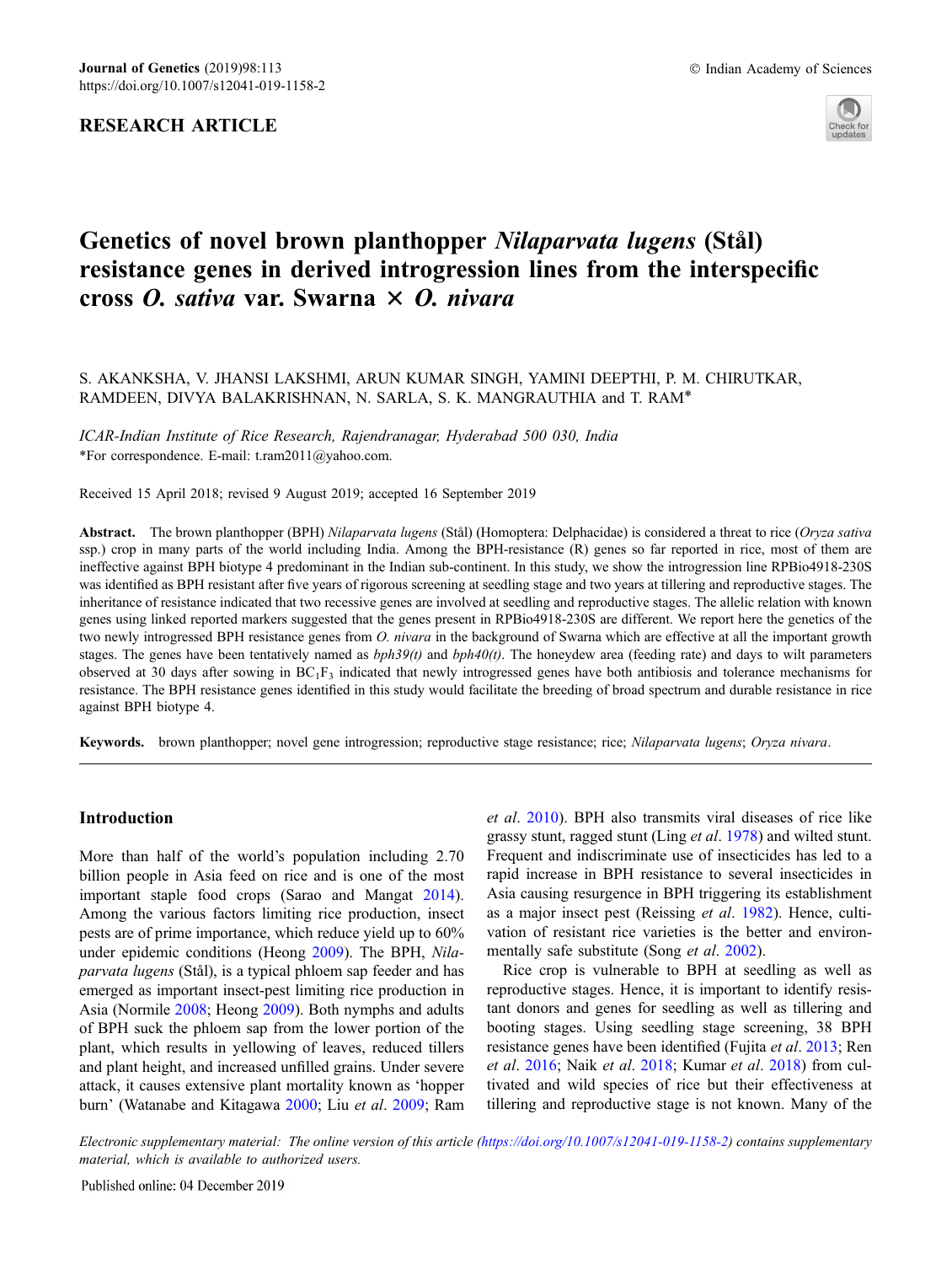resistance genes/QTLs such as Bph1, bph2, Bph3, bph4, Bph6, Bph9, Bph19, Bph25, Bph26, Bph27, Bph28, Bph31 and Bph32 have been mapped with molecular markers from O. sativa accessions and Bph10, bph12, Bph13, Bph14, Bph15, bph16, Bph17, Bph18, Bph20, Bph21, Bph27,  $bph29$ ,  $bph30$  and  $Bph31(t)$  from wild species of rice. Most of the genes for BPH resistance have been identified against the BPH biotypes 1, 2 and 3; however, their effectiveness against biotype 4 is limited. Some of the genes derived from wild species are effective against major biotypes including biotype 4, which is most destructive and distributed across Indian subcontinent (Heinrichs et al. 1985; Ram et al. 2010). In our previous report, we showed that among the gene donors, only Bph3+Bph17, Bph6, Bph20+Bph21, Bph22, Bph23 and bph24 provide resistance or moderate resistance against BPH biotype 4 at seedling stage but are ineffective at tillering and reproductive stage (Akanksha et al. 2017). Only the introgression lines/germplasm RPBio4918-230S, OM4498, RP2068-18-3-5 and PTB33 with unidentified genes showed resistance to BPH at seedling as well as tillering and reproductive stages. We identified novel BPH resistance genes from the line derived from interspecific cross of O. sativa var. Swarna and O. nivara, which is effective against the BPH biotype 4 at both seedling and adult plant growth stages. The genetics of these novel introgressed genes is reported in the present study.

# Materials and methods

## Parental material and developing introgression lines

The resistant material RPBio4918-230S is an introgression line at  $BC_2F_6$  generation developed from O. nivara (acc no. IRGC81848) in the background of a high yielding popular rainfed lowland variety Swarna which is susceptible. The line RPBio4918-230S was selected based on its stable resistance to BPH Biotype 4, over five years of screening in the greenhouse and two years in field condition from tillering to reproductive stage under hopperburn conditions at ICAR-Indian Institute of Rice Research (IIRR), Hyderabad. The line RPBio4918-230S has the weedy traits like grain shattering, awns, and seed dormancy inherited from wild species.

RPBio4918-230S was crossed with Swarna, as a female parent (recurrent parent), and backcrossed to generate 47  $BC_1F_1$  populations. All the  $BC_1F_1$  were grown in field of ICAR-IIRR, Hyderabad to develop  $BC_1F_2$  generation. All the plants in  $BC_1F_1$  were bagged with butter paper bag at flowering stage to avoid outcrossing. The seed harvested from each  $BC_1F_1$  plants were used for screening against BPH, and was grown as  $BC_1F_2$  population. In the  $BC_1F_2$ population, which were segregating for BPH resistance, three to seven plants from each population with morphologically similar to Swarna were selected and bagged at flowering. As many as 203  $BC_1F_2$  plants were harvested

separately for further studies in  $BC_1F_3$  generation. All the  $BC_1F_2$  populations were screened for resistance reaction (damage score) of BPH at seedling stage in greenhouse to study the inheritance while part of the  $BC_1F_2$  seeds were used to screen BPH tolerance in field condition at tillering and reproductive stage under severe infestation condition. The 203  $BC_1F_3$  families were also screened for damage score in greenhouse to study the genetics. The 21 selected plants from resistant, segregating and susceptible families along with TN1, RPBio4918-230S and Swarna were screened for parameters like honeydew and days to wilt to understand the mechanism of resistance.

## Rearing of BPH biotype 4

The BPH insects were maintained in the greenhouse of Entomology Department at ICAR-IIRR, by feeding them on TN1 plants (susceptible check) in cages. Mass rearing of BPH was done in 70 cm  $\times$  75 cm wooden cages having glass panels on one side and wire mesh on all other sides. The suitable temperature (30  $\pm$  5°C), relative humidity (60  $\pm$  10%) and light–dark photoperiod were also maintained for the multiplication of BPH. Premated gravid females collected from IIRR were allowed to oviposit on 30 days old TN1 plants for two days and freshly hatched second and third instar nymphs were used for infestation in the experiment. After a period of 20 days from the day of insect release, when the plants started drying, the newly emerged male and female adults were shifted to another wooden cage for fresh cycle of insect culture.

## Screening for BPH resistance

Phenotypic evaluations of 50–200 plants in each of 47  $BC_1F_2$  families were carried out to know the segregation pattern using standard seedbox screening test (SSST). Each family was again evaluated at adult plant growth stage under field conditions in Andhra Pradesh Rice Research Institute, Maruteru, India, which is a hot spot location for BPH. Screening at seedling stage was conducted following SSST developed at IRRI, Philippines (Heinrichs et al. 1985). Experiments were performed in the greenhouse at  $30 \pm 5^{\circ}$ C with 60  $\pm$  10% relative humidity (RH) under natural light/dark conditions. The seeds were presoaked and sown in the rows in 60  $\times$  45  $\times$  10 cm seed boxes along with resistant and susceptible checks. Each box was planted with one  $BC_1F_2$  population having 10 rows along with one middle row of PTB33 (resistant) and one row of TN1 (susceptible check) in the borders with 20 to 25 plants in a row. While in  $BC_1F_3$  generation, each line was sown with one family of 25–30 plants and the experiment was repeated thrice. Twelve-day-old seedlings at two to three–3 leaf stage were infested with first instar nymphs at the rate of six to eight nymphs per seedling. Approximately one week after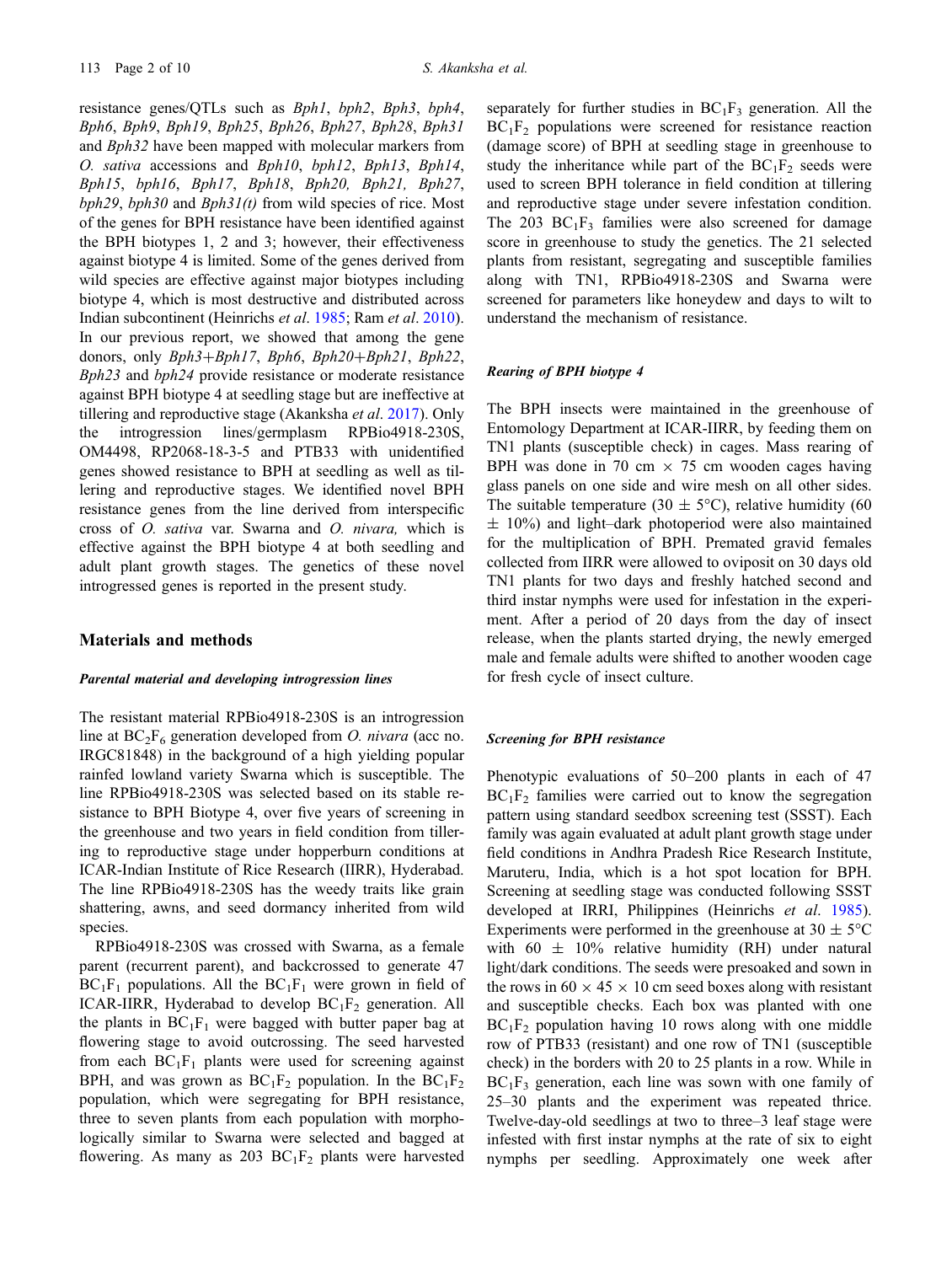infestation, when 100% plants died in the susceptible check (TN1), the damage scores were recorded in 0–9 scale following the standard evaluation system (SES) of rice of each plant of every row. While at the adult stage screening, 20-day-old seedlings of backcross populations were planted in three rows with 30 plants in each row with  $20 \times 15$  cm spacing (row  $\times$  plant) at APRRI & RARS Maruteru, India. The experiment was conducted following randomized block design with two replications. Single seedling per hill was planted with count of 30 to 90 plants in the families. After every five families of test entries, the resistant and susceptible checks along with both parents were planted. TN1 was also planted all around the replications and experiment. At tillering stage, crop was artificially infested with second instar nymphs to increase the insect load to create hopperburn situation. Observations on the tolerance and susceptible plants were taken when 90% TN1 plants were dead in all the experiments at tillering stage. The plants that became yellow having most of the leaves dried were considered as susceptible. The plants with green leaves and healthy stem, and seed set at maturity were considered as resistance at reproductive stage.

## Honeydew/feeding rate (30 days after sowing (DAS))

Twenty-one lines with resistance, susceptible and segregating reaction to BPH were used for honeydew measurement, as honeydew quantity is an indirect measure of feeding preference to understand the mechanism of resistance. It was measured by the amount of honeydew excreted by the insects indicating the feeding preference and efficiency of BPH. Whatman No-1 filter paper was dipped in a 0.02% bromocresol green solution prepared in ethanol, allowed to dry for 1 h and dipped again until the filter paper turned yellowish orange. The treated filter paper was placed at the bottom of 30 day-old plants, planted in small plastic pots. A small plastic cup with a hole was placed over the filter paper and five prestarved adult insects were released in the cup. Cotton was plugged in the hole to prevent the escape of the insects. The adults were allowed to feed for 24 h at the base of stem. The honeydew droplets excreted by the adults turned into blue spots when exposed to the filter paper. The relative area  $\text{(mm}^2)$  of the spots produced by honeydew excreted on bromocresol green treated filter paper was determined using Image-J software. Amount of feeding by the insect on test entry was expressed as area of honeydew excreted in mm<sup>2</sup>. The progenies were statistically compared based on mean value obtained from three replications.

# Days to wilt (30 DAS)

Seventeen lines in  $BC_1F_3$  generation with resistance, susceptible and segregating reaction to BPH were used for analysing days to wilt and to understand the mechanism of tolerance. Thirty-day-old seedlings of each line were infested with 25 first or second instar nymphs in the mylar tube cage and the open end of the tube was covered with a muslin cloth and tied with a rubber band. The plants were observed for their health on daily basis. The day on which the test plant wilts were complete, it was recorded and the damage was estimated as the number of days required to kill the seedlings. The experiment was repeated thrice.

# Marker analysis to understand the allelic relation with known genes

Allelic relations with the known mapped genes were studied using gene-linked markers of the genes showing resistance/ moderate resistance reaction. Fresh leaves of two-week-old seedlings of different gene donors, RPBio4918-230S and Swarna were used for DNA extraction according to CTAB method (Saghai Maroof et al. 1994). A total of 14 genes were selected and primers were synthesized for polymorphism test from a total of 25 SSR markers. Polymerase chain readction (PCR) conditions were as described in Chen et al. (1997). In summary 10  $\mu$ L PCR reactions contained,  $10 \times$ PCR buffer 1  $\mu$ L, dNTPs (2.5 mM) 0.5  $\mu$ L, SSR primers 1  $\mu$ L, *Taq* polymerase (1U/ $\mu$ L) 0.5  $\mu$ L, Genomic DNA template (50 ng) 2  $\mu$ L and sterile distilled water 4  $\mu$ L. The PCR was performed with a profile of  $94^{\circ}$ C for 5 min, followed by 30 cycles at 94 $\rm ^{o}C$  for 30 s, at 55 $\rm ^{o}C$  for 30 s, at 72 $\rm ^{o}C$  for 1 min, and finally for 7 min at  $72^{\circ}$ C for the final extension.

# Results

#### Screening of introgression lines

Among the gene donors, Rathuheenati  $(Bph3+Bph17)$ , Swarnalatha ( $Bph6$ ), IR 71033-121-15 ( $Bph20+Bph21$ ), IR 71033-121-15 (Bph23), IR 73678-6-9-B (bph24) and ADR52 ( $Bph25 + Bph26$ ) showed resistant reaction, while IR 54751-2-44-15-24-3 (Bph11) and IR 65482-7-216-2 (Bph18) showed moderate resistance. Others were susceptible during the seedling stage. RPBio4918-230S, OM4498, RP2068-18-3-5 and PTB33 were resistant at both seedling and reproductive stages (table 1; figure 1 in electronic supplementary material at http://www.ias.ac.in/jgenet/).

# The allelic relationship of the genes in RPBio4918-230S with other known genes of BPH resistance

The PCR amplification pattern of the alleles of donors, RPBio4918-230S and Swarna with the closely linked SSR markers showed that all the markers of the genes under study produce monomorphic bands in Swarna and RPBio4918- 230S and polymorphic bands between gene donors and RPBio4918-230S, except for the flanking markers of Bph17.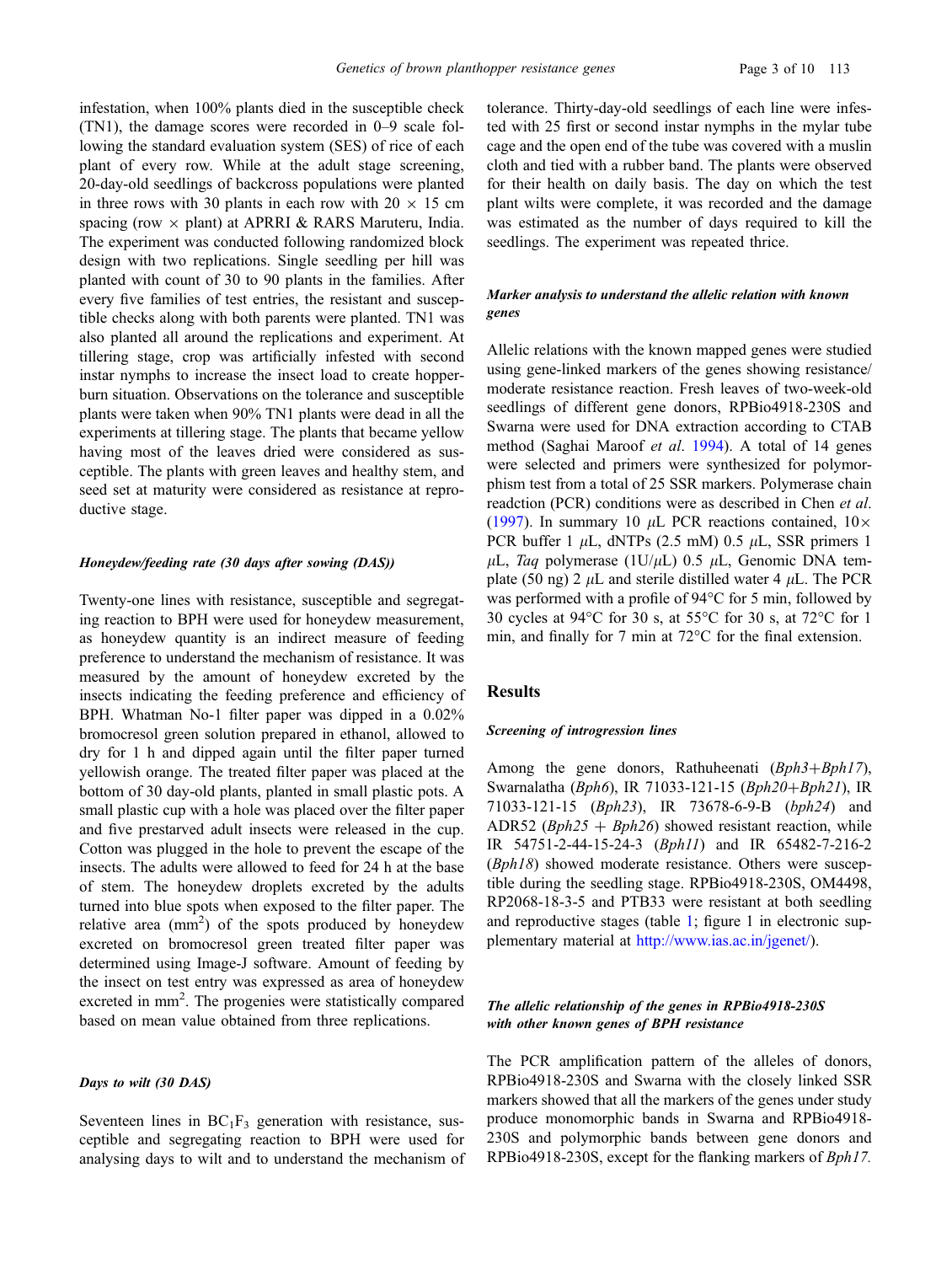Table 1. Reaction of gene donors and introgression lines to BPH biotype 4 at seedling and tillering/reproductive stage.

| Donor/<br>introgression line             | Gene       | Reaction at<br>tillering/<br>reproductive | Reaction at<br>seedling<br>stage |
|------------------------------------------|------------|-------------------------------------------|----------------------------------|
| <b>IR64</b>                              | Bph1       | S                                         | S                                |
| ASD7                                     | bph2       | S                                         | S                                |
| <b>IR62</b>                              | Bph3       | S                                         | S                                |
| ARC10550                                 | bph5       | S                                         | MR                               |
| T <sub>12</sub>                          | Bph7       | S                                         | S                                |
| <b>CHINSABA</b>                          | Bph8       | S                                         | S                                |
| IR 65482-7-216-2                         | Bph18      | S                                         | MR                               |
| IR 71033-121-15                          | $Bph20+21$ | S                                         | R                                |
| ADR52                                    | $Bph25+26$ | S                                         | R                                |
| RPBio4918-230S<br><i>(introgression)</i> |            | R                                         | R                                |
| line)                                    |            |                                           |                                  |
| OM4498                                   |            | MR                                        | R                                |
| RP 2068-18-3-5                           |            | R                                         | R                                |
| SINASIVAPPU                              |            | S                                         | R                                |
| MUDGO                                    | Bph1       | S                                         | S                                |
| <b>IR36</b>                              | bph2       | S                                         | S                                |
| <b>IR40</b>                              | bph2       | S                                         | S                                |
| 1R70                                     | Bph3       | S                                         | S                                |
| <b>IR74</b>                              | Bph3       | S                                         | S                                |
| <b>POKKALI</b>                           | bph9       | S                                         | S                                |
| PTB33                                    |            | R                                         | R                                |

This indicates that the genes for BPH resistance in RPBio4918-230S and the donors under test are different. While the markers of Bph17 (RM8213 and RM5953) showed polymorphic bands in Rathu Heenathi and RPBio4918-230S indicating that the resistant gene/s present in RPBio4918-230S is different from Bph17 reported in Rathu Heenathi. The amplification pattern with RM309 (closely linked marker of Bph25), RM8213, RM5953 (closely linked markers of Bph17), RM16994 (closely linked marker of  $Bph6$ ) and one of the flanking marker for  $Bph31(t)$ clearly indicate that RPBio4918 carries different allele(s) from the known gene donors responsible for BPH resistance (table 2; figure 2, a–c in electronic supplementary material). The other gene donors showed susceptible reaction to BPH biotype-4 while RPBio4918-230S showed resistance reaction at seedling as well as at maximum tillering stage indicating that it is a new gene and effective against biotype 4.

# Inheritance of BPH resistance in the introgression line RPBio4918 -230S

The introgression line RPBio4918-230S expressed strong resistance (damage score 1.64) to BPH biotype 4 at seedling stage and also at tillering and reproductive stages, whereas Swarna was completely susceptible (figure 3 in electronic supplementary material). The  $\chi^2$  test showed that the segregation ratio of resistant and susceptible plants in the  $BC_1F_2$  families fitted into 7:9 and 1:3 ratio, indicating that the two pairs of recessive genes controlled the BPH resistance in RPBio4918-230S. Of the 47 families, 28 segregated for resistance and susceptible plants while 19 showed only susceptible reaction. Among the segregating families, 11 segregated in 1:3 (R:S) and 17 in 7:9 (R:S) ratio (table 3).

The adult plant stage screening also indicated that, of the 47 families 18 were susceptible, 11 segregated in 1:3 (R:S) and 18 families segregated in 7:9 (R:S) ratio indicating involvement of two recessive genes for resistance at reproductive stage (table 3). The  $\chi^2$  test revealed goodness of fit among the ratios obtained with  $\chi^2 = 0.04$  to 0.9,  $P < 0.85$ (tables 1–3 in electronic supplementary material). Further, the 200  $BC_1F_3$  plants derived from the randomly selected plants were also phenotyped using SSST. The results indicated that among the 200 progenies in  $BC_1F_3$  generation, 114 were susceptible, 23 resistant and 63 segregated. Among the segregating progenies, 38 segregated in 7:9 (R:S) and 25 in 1:3 (R:S) ratio (table 3). These results confirmed that two recessive genes were involved for resistance to BPH in the introgression line RPBio4918-230S.  $\chi^2$  test revealed goodness of fit among the ratios obtained with  $\chi^2$  =0.03 – 1.2,  $(P<0.9)$  in all the families confirmed the involvement of two recessive genes controlling BPH resistance (tables 1–3 in electronic supplementary material). Frequency distribution of damage score of the  $BC_1F_3$  families skewed towards the donor parent RPBio4918 (figure 1).

## Feeding rate

Honeydew excretion area of the resistant  $BC_1F_3$  plants was significantly lower than that of the susceptible plants; parent Swarna and susceptible check TN1. The honeydew excretion area was  $147.9$  mm<sup>2</sup> for TN1, 135 mm<sup>2</sup> for Swarna and 30.5  $mm<sup>2</sup>$  for RPBio4918-230S and 20.2  $mm<sup>2</sup>$  for PTB33. The honeydew excretion area in  $BC_1F_3$  lines ranged from 20.8  $mm<sup>2</sup>$  in resistant plant to 161.3 mm<sup>2</sup> in susceptible plant. In susceptible entries, the honeydew excretion area varied from 82.6 mm<sup>2</sup> in SN-134 to 161.3 mm<sup>2</sup> in SN-194, while in resistant entries, it was from  $20.8 \text{ mm}^2$  in SN-141 to 39.8  $mm<sup>2</sup>$  in SN-234. Among the segregating progenies, the honeydew excretion area ranged from  $41.6$  mm<sup>2</sup> in SN-160 to 60.1 mm<sup>2</sup> in SN-162 (table 4).

## Honeydew area for xylem and phloem sap spots

Dark and light spots were observed in honeydew spotted on bromocresol green treated filter paper disc. Darker spots which indicates the phloem sap, were observed more in TN1  $(147.9 \text{ mm}^2)$  and all the susceptible progenies (figure 2; table 4 in electronic supplementary material). In the susceptible  $BC_1F_3$  families, higher rate of phloem sap consumption and phloem spots was observed with no xylem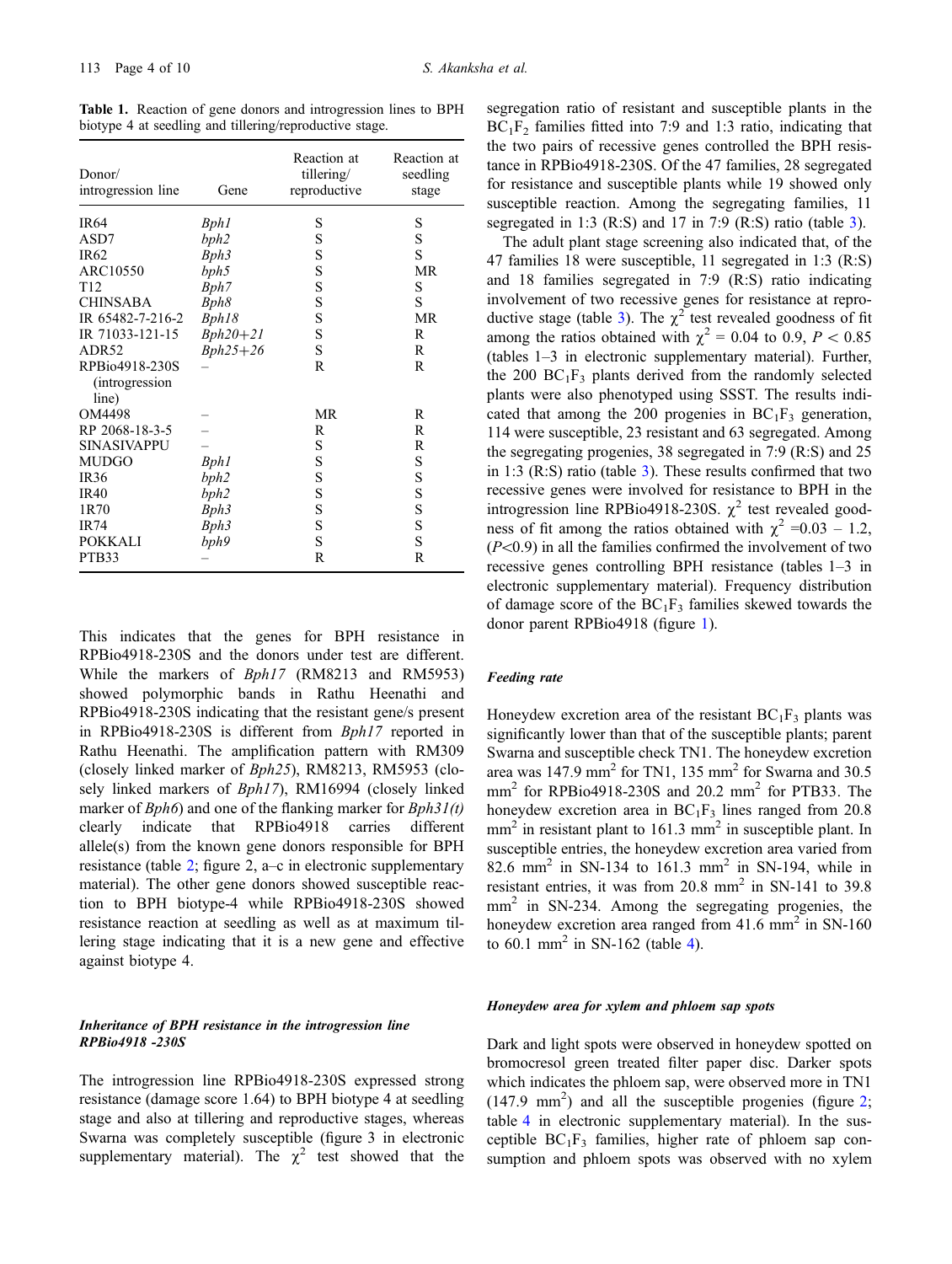| Marker<br>name | Gene     | Chromosome | Donor used                                          | Polymorphism between<br>RPbio4918 and donor | Polymorphism between<br>RPbio4918 and Swarna |
|----------------|----------|------------|-----------------------------------------------------|---------------------------------------------|----------------------------------------------|
| RM463          | bph2     | 12         | $ASD-7$                                             | Polymorphic                                 | Monomorphic                                  |
| RM1702         |          |            |                                                     | Polymorphic                                 | Monomorphic                                  |
| RM8072         | Bph3     | 6          | Rathuheenathi                                       | Polymorphic                                 | Monomorphic                                  |
| <b>RM588</b>   |          |            |                                                     | Polymorphic                                 | Monomorphic                                  |
| <b>RM589</b>   |          |            |                                                     | Polymorphic                                 | Monomorphic                                  |
| <b>RM586</b>   | bph4     | 6          | Babawee                                             | Polymorphic                                 | Monomorphic                                  |
| <b>RM589</b>   |          |            |                                                     | Polymorphic                                 | Monomorphic                                  |
| RM6997         | Bph6     | 4          | Swarnalata                                          | Polymorphic                                 | Monomorphic                                  |
| RM5742         |          |            |                                                     | Polymorphic                                 | Monomorphic                                  |
| RM5341         | Bph9     | 12         | Pokkali                                             | Polymorphic                                 | Monomorphic                                  |
| RM463          |          |            |                                                     | Polymorphic                                 | Monomorphic                                  |
| RM8213         | Bph17    | 4          | Rathuheenathi                                       | Polymorphic                                 | Polymorphic                                  |
| RM5953         |          |            |                                                     | Polymorphic                                 | Polymorphic                                  |
| RM1305         | Bph12    | 4          | O. officinalis                                      |                                             | Monomorphic                                  |
| RM16459        | Bph 15   | 4          |                                                     |                                             | Monomorphic                                  |
| <b>RM261</b>   |          |            |                                                     |                                             | Monomorphic                                  |
| RM16846        | Bph27    | 4          |                                                     |                                             | Monomorphic                                  |
| RM16853        |          |            |                                                     |                                             | Monomorphic                                  |
| RM6775         | Bph25    | 6          | $ADR-52$                                            | Monomorphic                                 | Monomorphic                                  |
| RM6273         |          |            |                                                     | Polymorphic                                 | Monomorphic                                  |
| MSSR1          |          |            |                                                     | Polymorphic                                 | Monomorphic                                  |
| S00310         |          |            |                                                     | Monomorphic                                 | Monomorphic                                  |
| <b>RM204</b>   |          |            |                                                     | Polymorphic                                 | Monomorphic                                  |
| RM8101         |          |            |                                                     | Monomorphic                                 | Monomorphic                                  |
| <b>RM309</b>   | Bph26    | 12         | $ADR-52$                                            | Polymorphic                                 | Monomorphic                                  |
| RM5479         |          |            |                                                     | Monomorphic                                 | Monomorphic                                  |
| MSSR2          |          |            |                                                     | Polymorphic                                 | Monomorphic                                  |
| RM17007        | Bph31(t) | 4          |                                                     |                                             | Monomorphic                                  |
| RM16994        |          |            |                                                     |                                             | Monomorphic                                  |
| RM435          | bph20    | 6          | RBPH54 (introgression line of <i>O. rufipogon</i> ) |                                             | Monomorphic                                  |
| <b>RM540</b>   |          |            |                                                     |                                             | Monomorphic                                  |
| <b>RM222</b>   | bph21    | 10         | RBPH54 (introgression line of <i>O. rufipogon</i> ) |                                             | Monomorphic                                  |
| <b>RM244</b>   |          |            |                                                     |                                             | Monomorphic                                  |

Table 2. Allelic relationship between parents RPBio4918-230S, Swarna and gene donors with closely linked markers of different genes known for BPH resistance.

spots. RPBio4918-230S and SN-141 (resistant entry) were identified with the lowest phloem sap consumption with an excreted area (phloem spot) of  $3.8$  and  $3.5$  mm<sup>2</sup>, respectively. Among the segregating  $BC_1F_3$  families, lower consumption of phloem sap was observed in terms of phloem spots ranging from  $9.5$  in SN-161 to  $22.8$  mm<sup>2</sup> in SN-162. These results showed that the feeding rate in the resistant and susceptible families differed indicating that the level of antixenosis in segregating families also varies.

# Tolerance (days to wilt 30 DAS)

The susceptible line TN1 took four days while PTB33 took 16 days to wilt. Swarna wilted in three days, RPBio4918- 230S wilted in 14 days and  $BC_1F_3$  lines took 3 to 10 days to wilt (table 4). The mean and range of damage score, honeydew area, days to wilt and damage score of parents,  $BC_1F_3$  progenies and checks PTB33, TN1 indicated that all the traits were segregating (table 5 in electronic supplementary material).

# Correlations among traits

Highly significant positive correlations were observed between damage score and feeding rate (honeydew area) at 24 h after infestation while highly significant negative correlations were observed between damage score and days to wilt (figure  $3$ , a & b). Days to wilt at 30 DAS were also negatively correlated with feeding rate (honeydew area) at 24 h (table 6 in electronic supplementary material).

# Discussion

Brown planthopper has become the major threat to rice production in most of the rice growing areas of India. Host plant resistance is ecological friendly and durable way to combat the impact of this major pest. Most of the genes so for identified are based on the reaction to BPH at seedling stage but their reaction to tillering and reproductive stages which are the most crucial crop stage determining the yield, are not explored well. Of the 38 BPH resistance genes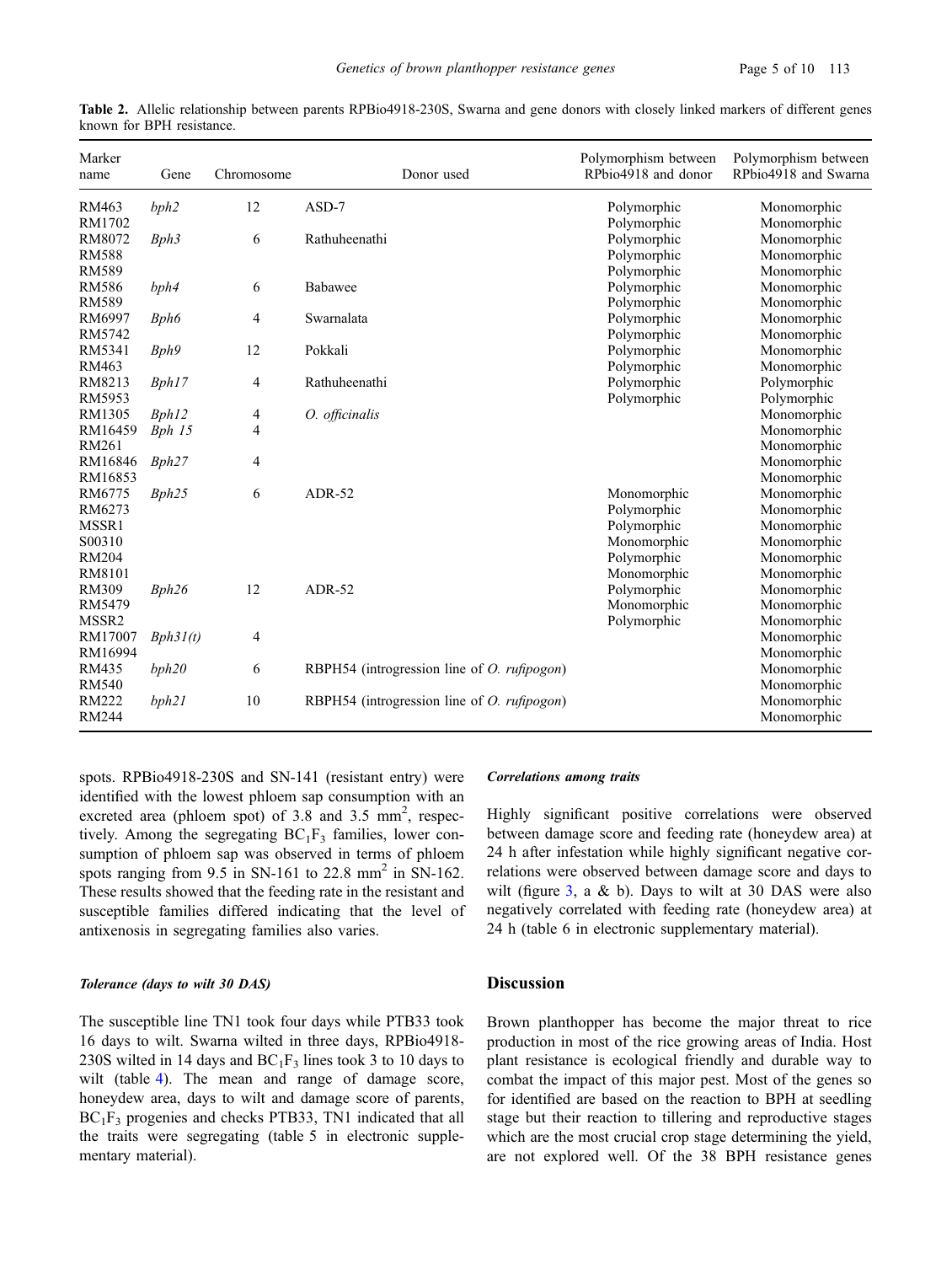|                                                                                                       |                 |                                                            | Families segregating in ratio<br>(resistance/susceptible) |     |          |
|-------------------------------------------------------------------------------------------------------|-----------------|------------------------------------------------------------|-----------------------------------------------------------|-----|----------|
| Generation of materials screened                                                                      |                 | Families evaluated Susceptible families Resistant families | Total                                                     | 1:3 | 7:9      |
| $BC_1F_2$ (seedling stage glass house)<br>$BC_1F_2$ (adult plant stage)<br>$BC_1F_3$ (seedling stage) | 47<br>47<br>200 | 19<br>18<br>114                                            | 28<br>29<br>63                                            | 25  | 18<br>38 |

**Table 3.** Segregation of BPH resistance in  $BC_1F_2$  (seedling and adult plant stage) and  $BC_1F_3$  populations.

Details are presented in electronic supplementary tables 1, 2 and 3.



Figure 1. Frequency distribution of damage score of  $BC_1F_3$ families for reaction to BPH.

identified, only 17 have been mapped (Ly et al. 2014; Wu et al. 2014; Liu et al. 2015; Wang et al. 2015; Hu et al. 2016; Balachiranjeevi et al. 2019; Yuexiong et al. 2019). However, only seven of them have been cloned and characterized (Du et al. 2009; Tamura et al. 2014; Liu et al. 2015; Wang et al. 2015; Hu et al. 2016; Ren et al. 2016; Zhao et al. 2016), but their effectiveness on adult plant growth stages is not well understood.

In addition to major genes, more than 70 quantitative trait loci (QTLs) associated with resistance to BPH were also reported. These QTLs/gene clusters might involve multiple genes and alleles, which mediate different resistance mechanisms to various BPH biotypes (Qiu et al. 2010). It is also necessary to use the donors/genes responsible for seedling as well as reproductive stage tolerance. The gene donors and the introgression lines screened for adult plant stage in field under hopper burn conditions indicated that only RPBio4918-230S, OM4498, RP2068-18-3-5 and PTB33 were resistant at maximum tillering and reproductive stages. The remaining genotypes were susceptible, although a few of them were resistant at seedling stage in greenhouse conditions. The effectiveness of evaluation of insect responses depends on preferred crop growth stage and environment (Fujita et al. 2013). There are few reports indicating significant correlation between greenhouse and field choice tests (Sogawa 1994; Alam and Cohen 1998) but the gene expressions are likely to change over the later plant growth stages under the influence of environmental factors and insect pressure. Jairin et al. (2007) reported that BPH resistance in Rathuheenati is ineffective at later plant stages in Thailand. The introgression line RPBo4918-230S developed from O. nivara was screened for five years at seedling stage and two years at tillering and reproductive stages and found to be resistant (damage score 1.2–2.0). The germplasm lines identified as resistant sources for BPH biotype-4 are the valuable material for identifying new gene/QTLs.

Several tests such as field screening, days to wilt, antixenosis (settling), honeydew estimation were also suggested to confirm resistance/tolerance to BPH (Liu et al. 2009; Sarao and Bentur 2016; Akanksha et al. 2017). The correlation analysis in this study suggested a positive association of resistance in terms of damage score with feeding rate (honeydew excretion) and negative association with days to wilt. These results suggest that for mass screening of segregating populations, damage score would be adequate for identifying resistant plants but the correlation between damage score at seedling stage and tillering/reproductive stage tolerance is equally important.

BPH feeding varies from genotype to genotype, which includes probing response and duration of feeding (Sarao and Bentur 2016; Ramdeen et al. 2017). The remarkable fact, which we observed in the honeydew spotted on bromocresol green treated filter paper disc were some dark and lighter spots. More number of darker spots were seen in TN1 and the susceptible lines than in the resistant lines and RPBio4918-230S. In the susceptible  $BC_1F_3$  families, higher rate of phloem sap consumption was observed with no xylem spots (figure 4 in electronic supplementary material). The honeydew spotted is usually dark if the phloem sap is rich in amino acids, and is light if the source is low in amino acids, such as xylem (Heinrichs et al. 1985). These results showed that the feeding in the resistant, segregating and susceptible families vary indicating differences in antibiosis. We observed variation in the level of antibiosis in the populations. The resistant lines have lesser honeydew spots with lower consumption of phloem sap as compared to the susceptible while the segregating lines have moderate expansion of honeydew area. Jena et al. (2017) also found that most of the pyramided NILs having two to three gene combinations showed higher consumption of xylem sap but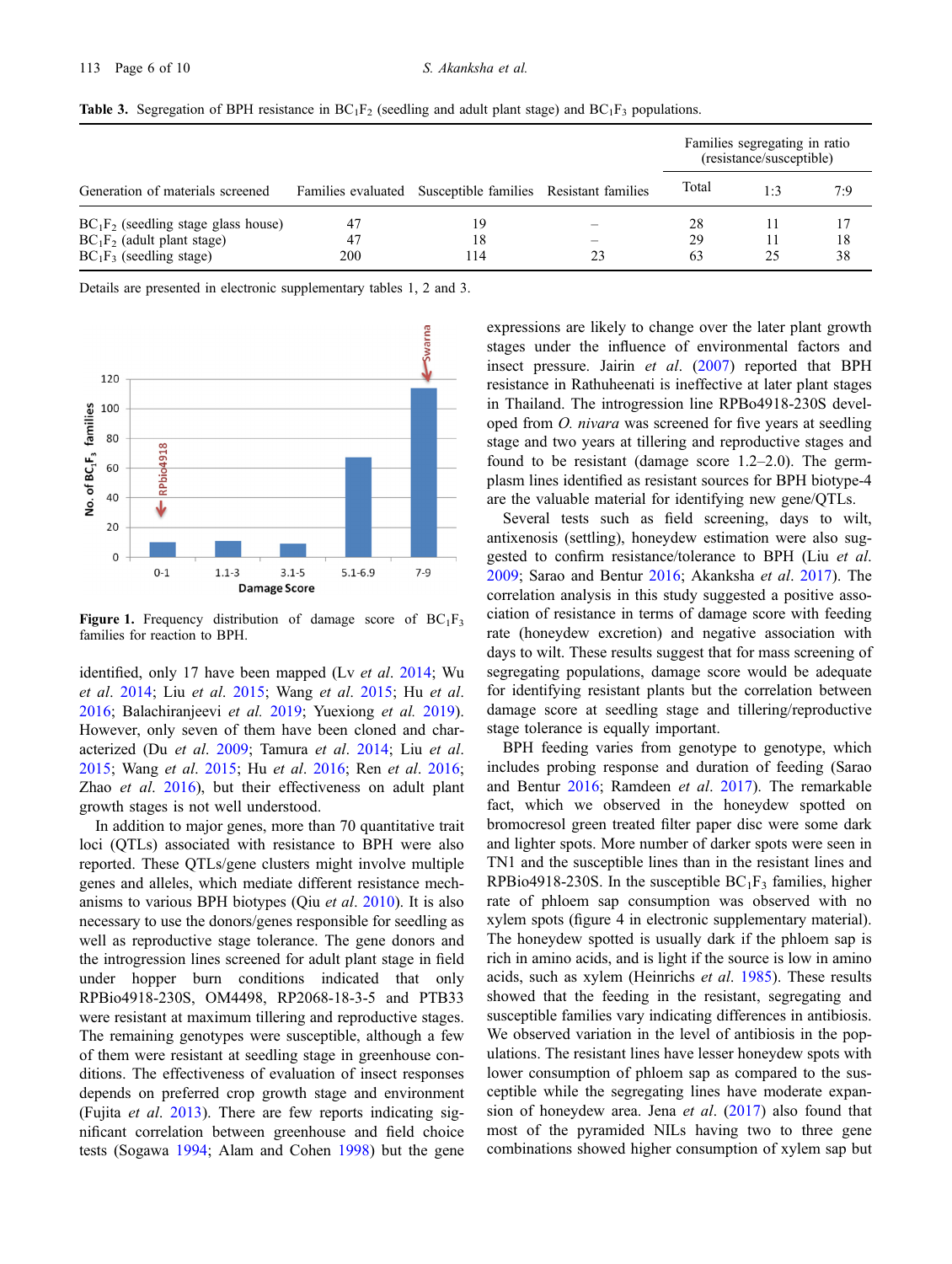| Population           | Honeydew area $(mm2)$ |                   | Days to wilt |                | Damage score |             |
|----------------------|-----------------------|-------------------|--------------|----------------|--------------|-------------|
|                      | Range                 | $Mean \pm SD$     | Range        | $Mean \pm SD$  | Mean         | Range       |
| Parents and checks   |                       |                   |              |                |              |             |
| Swarna               | 129.1–137.6           | $135 \pm 9.1$     | $2 - 4$      | $3 \pm 0.3$    | 9            |             |
| RPBio4918-230S       | $26.2 - 33.6$         | $30.5 \pm 4.2$    | $12 - 15$    | $14 \pm 1.2$   | 1.6          |             |
| TN1                  | $142.0 - 154.2$       | $147.9 \pm 6.5$   | $3 - 6$      | $5 \pm 1.4$    | 9            |             |
| PTB <sub>33</sub>    | $18.4 - 23.8$         | $20.2 \pm 3.7$    | $14 - 18$    | $16 \pm 1.7$   | 1.3          |             |
| $BC_1F_3$ population |                       |                   |              |                |              |             |
| Susceptible          | $82.6 - 161.35$       | $123.05 \pm 24.9$ | $4 - 7$      | $5.25 \pm 1.4$ | 8.4          | $7.9 - 9$   |
| Segregating          | $41.6 - 61.1$         | $50.6 \pm 7.24$   | $7.1 - 8$    | $7.4 \pm 0.5$  | 5.82         | $4.8 - 6.5$ |
| Resistant            | $20.8 - 40.8$         | $32.07 \pm 8.6$   | $8.1 - 10$   | $9.3 \pm 0.6$  | 1.8          | $1.0 - 1.9$ |

**Table 4.** Screening of parents and populations for honeydew excretion and days to wilt in selected  $BC_1F_3$ .



Figure 2. Area of xylem and phloem honeydew excretion spots in selected resistant, susceptible and segregating  $BC_1F_3$  families.

reduced consumption of phloem sap compared with the NILs having single R genes. Correspondingly, the lower levels of defensive chemicals in the sap of susceptible lines could have encouraged planthopper-feeding rates, which caused the earlier wilting of the susceptible lines compared with RPBio4918-230S and PTB33. The results of honeydew excretions indicated that the antixenosis was one of the mechanisms involved in the BPH resistance in introgression line RPBio4918-230S. Similarly, in the case of Bph14, mainly resistance was due to antibiosis, which reduces the feeding and growth rate of BPH (Du et al. 2009). Qiu et al. (2010) reported that Bph6 exerted antixenotic and antibiosis effects while conferring BPH resistance.

Tolerance is the ability of a variety to produce high yield despite insect infestation; and this factor of host plant resistance is less exploited (Sarao and Bentur 2016). Geethanjali et al. (2009) proposed a simple test of days to wilt for tolerance parameter, which was accepted for BPH and WBPH screening (Alagar and Suresh 2007; Ramesh et al. 2014; Ramdeen et al. 2017). The introgression line from RPBio4918-230S and the derived resistant backcross lines showed a high level of tolerance. Earlier, Bae and Pathak (1970) reported antibiosis and tolerance as the major factors of resistance while their study on 20 selected rice varieties, which were less preferred by BPH. Alagar and Suresh (2007) reported that 30 and 60-day-old plants of ARC10550, KAU1661 and ARC6650 took significantly longer period for wilting than TN1. Antibiosis mechanism is mainly operated in Dagad Deshi for BPH resistance (Sonali et al. 2011). Similarly, Qiu et al. (2014) found Bph7 mainly accounts for tolerance component of resistance against BPH. However, the mechanisms of resistance in most of the genes are still unknown. Therefore, it is necessary to identify the level of antibiosis and tolerance in donors carrying BPH resistance gene/QTLs which will help in incorporating durable resistance in rice varieties (Huang et al. 2001; Hao et al. 2008; Myint et al. 2009a, b). The introgression line RPBio4918-230S displayed high levels of antibiosis and tolerance to BPH. This will provide better option for plant breeders and entomologists to use wild species of rice to detect resistant genes and develop suitable varieties to fight against many of the destructive insect pest like BPH.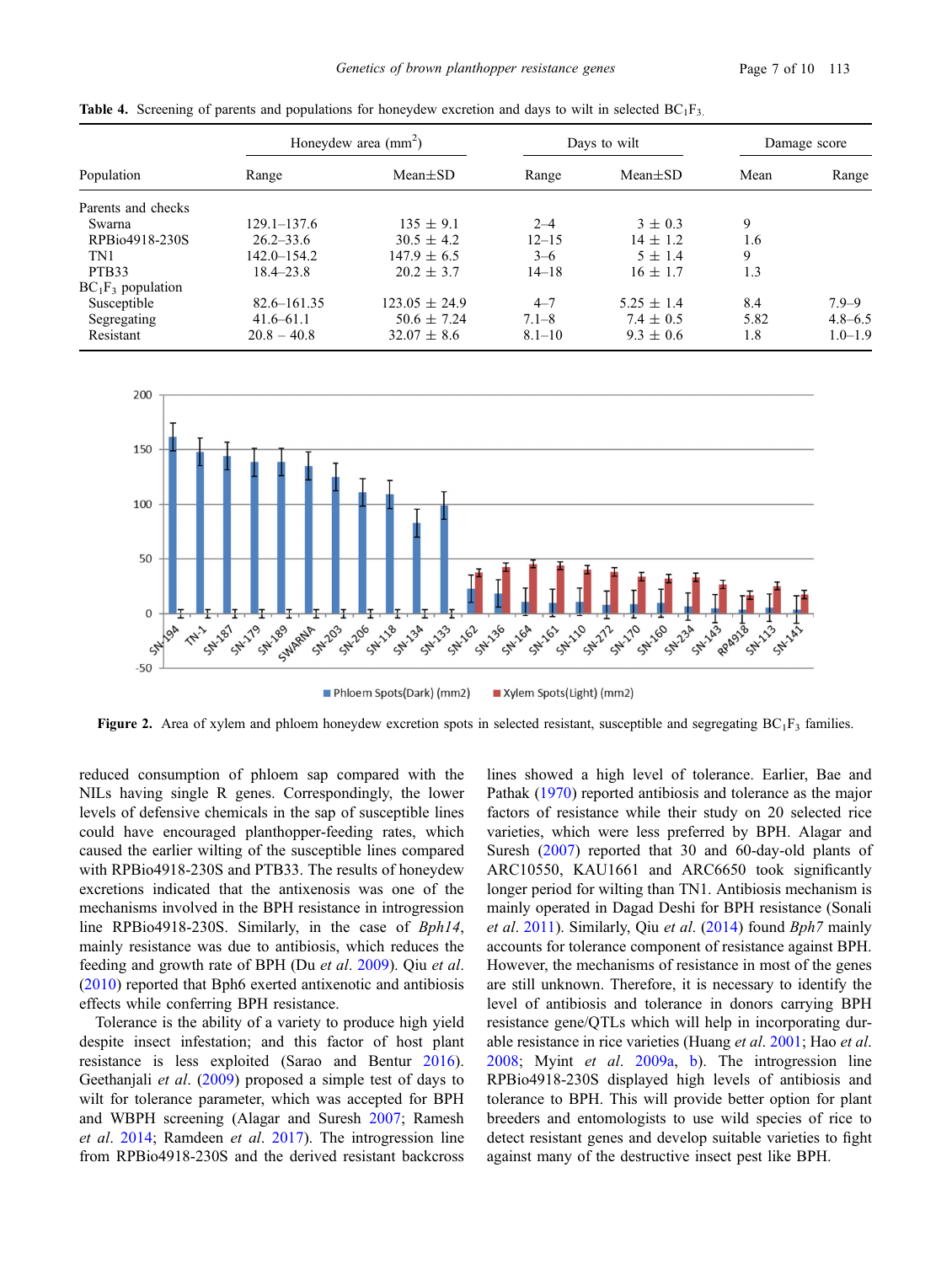

Figure 3. (a) Graph representing correlation between honeydew excretion and damage score. (b) Graph representing correlation between days to wilt and damage score.

Many of the resistance genes are ineffective against biotype-4 (Ram et al. 2010; Akanksha et al. 2017); hence, we screened the linked markers of effective genes to understand allelic relationship in resistant parent RPBio4918-230S. The amplification pattern of the alleles indicated that the detected genes are different from the known genes, hence tentatively proposed as bph39(t) and bph40(t). These genes showed resistance to BPH biotype-4 at seedling, tillering and reproductive stage of rice crop. Further, the mapping of this novel gene will confirm its position on chromosome and its novelty to use in breeding programme for better and durable resistance. Kim et al. (2004) used STS and RFLP markers linked to brown planthopper resistance gene Bph1 to classify the source of resistance in rice cultivars.

The skewness of the segregating population for damage score towards the donor parent was due to segregation distortions, which is a common feature in interspecific or intersubspecific crosses in rice (Xu et al. 1997; Harushima et al. 2002) due to predominance of weedy traits like shattering, dormancy and sterility. Considering the change of BPH biotypes and their outbreak resulting in the breakdown of resistance in the varieties, identification of novel genes is essential to ensure the durability of resistance especially in field conditions. In this study, the inheritance of resistance in populations derived from RPBio4918-230S and Swarna clearly indicated that two recessive genes controlled BPH resistance in RPBio4918-230S at seedling and reproductive stage under field conditions. The exploitation of the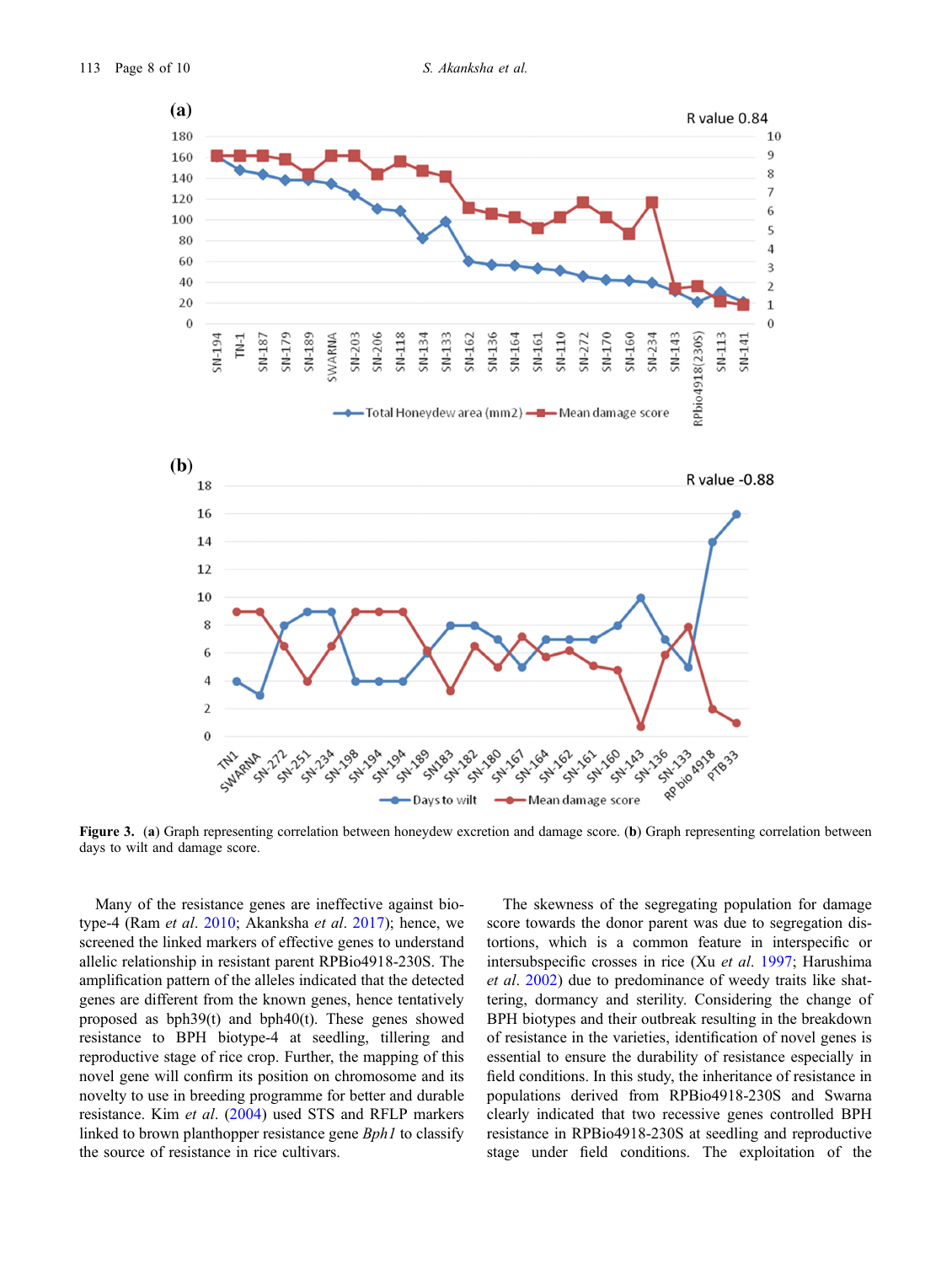identified introgression line for the dissection of genetic mechanisms underlying the resistance will provide fundamental basis for breeding BPH resistance genotypes in rice.

#### Acknowledgements

We thank Dr P. V. Satyanarayana, APRRI and RARS Maruteru, India, for providing facilities for conducting field trials. We thank Director, IIRR, Hyderabad and faculty of Osmania University, Hyderabad for the support in carrying out this research programme.

# References

- Akanksha I., Jhansilakshmi V., Chirutkar P. M., Subba Rao L. V., Sarla N. and Ram T. 2017 Identification of new source for BPH resistance from rice germplasm and introgression lines derived from O. nivara. Oryza 54, 272–275.
- Alagar M. and Suresh S. 2007 Population build-up of brown planthopper, Nilaparvata lugens on selected rice genotypes. Ind. J. Plant Prot. 35, 32–35.
- Alam S. N. and Cohen M. B. 1998 Detection and analysis of QTLs for resistance to the brown planthopper, Nilaparvata lugens, in a double-haploid rice population. Theor. Appl. Genet. 97, 1370–1379.
- Bae S. H. and Pathak M. D. 1970 Life History of Nilaparvata lugens (Homoptera: Delphacidae) and susceptibility of rice varieties to its attacks. Ann. Entomol. Soc. Am. 63, 149–155.
- Balachiranjeevi C. H., Prahalada G. D., Mahender A., Jamaloddin M., Sevilla M. A. L., Marfori-Nazarea C. M. et al. 2019 Identification of a novel locus, BPH38(t), conferring resistance to brown planthopper (Nilaparvata lugens Stal.) using early backcross population in rice (Oryza sativa L.). Euphytica 215, 185.
- Chen X., Temnykh S., Xu Y., Cho Y. G. and McCouch S. R. 1997 Development of a microsatellite framework map providing genome-wide coverage in rice (Oryza sativa L.). Theor. Appl. Genet. 95, 553–567.
- Du B., Zhang W., Liu B., Hu J., Wei Z., Shi Z. et al. 2009 Identification and characterization of Bph14, a gene conferring resistance to brown planthopper in rice. Proc. Natl. Acad. Sci. USA 106, 22163– 22168.
- Fujita D., Kohli A. and Horgan F. G. 2013 Rice resistance to planthoppers and leafhoppers. Crit. Rev. Plant Sci. 32, 162–191.
- Geethanjali S., Kadirvel P., Gunathilagaraj K. and Maheswaran M. 2009 Detection of quantitative trait loci (QTL) associated with resistance to whitebacked planthopper (Sogatella furcifera) in rice (Oryza sativa). Plant Breed. 128, 130–136.
- Hao P., Liu C., Wang Y., Chen R., Tang M., Du B. et al. 2008 Herbivore-induced callose deposition on the sieve plates of rice: an important mechanism of host resistance. Plant Physiol. 146, 1810–1820.
- Harushima Y., Nakagahra M., Yano M., Sasaki T. and Kurata N. 2002 Diverse variation of reproductive barriers in three intraspecific rice crosses. Genetics 160, 313–322.
- Heinrichs E. A., Medrano F. G. and Rapusas H. R. 1985 Genetic evaluation for insect resistance in rice. International Rice Research Institute, Los Banos, Philippines.
- Heong K. L. 2009 Are planthopper problems due to breakdown in ecosystem services? In Planthoppers – new threats to the sustainability of intensive rice production systems in Asia (ed. K. L. Heong and B. Hardy). International Rice Research Institute, pp. 221–232. Los Banos.
- Hu Jie., Cong Xiao and Yuqing He. 2016 Recent progress on the genetics and molecular breeding of brown planthopper resistance in rice. Rice 9, 30.
- Huang Z., He G., Shu L., Li X. and Zhang Q. 2001 Identification and mapping of two brown planthopper resistance genes in rice. Theor. Appl. Genet. 102, 929–934.
- Jairin J., Teangdeerith S., Leelagud P., Phengrat K., Vanavichit A. and Toojinda T. 2007 Physical mapping of Bph3, a brown planthopper resistance locus in rice. Maejo Int. J. Sci. Tech. 1, 166–177.
- Jena K. K., Hechanova S. L., Verdeprado H., Prahalada G. D. and Kim S. R. 2017 Development of 25 near-isogenic lines (NILs) with ten BPH resistance genes in rice (Oryza sativa L.): production, resistance spectrum, and molecular analysis. Theor. Appl. Genet. 130, 2345–2360.
- Kar S., Verulkar S. B., Verma S. and Pali V. 2011 Identification of QTLs for brown planthopper (Nilaparvata lugens (Stål.)) resistance in RIL mapping population of rice (Oryza sativa L.). Plant Arch. 11, 687–692.
- Kim S., UnSang Y. and JaeKeun S. 2004 Classification of cultivars resistant to brown planthopper using DNA markers in rice. Korean J. Breed. 36, 290–294.
- Kumar K., Sarao P. S, Bhatia D., Neelam K., Kaur A, Mangat G. S. et al. 2018 High-resolution genetic mapping of a novel brown planthopper resistance locus, Bph34 in Oryza sativa L. X Oryza nivara (Sharma & Shastry) derived interspecific  $F_2$  population. Theor. Appl. Genet. 131, 1163–1171.
- Ling K. C., Tiongco E. R. and Aguiero V. M. 1978 Rice ragged stunt, a new virus disease. Plant Dis. Rep. 62, 701–705.
- Liu Y., Su C. Jiang L., He J., Wu H., Peng C. and Wan J. M. 2009 The distribution and identification of brown planthopper resistance genes in rice. Hereditas 146, 67–73.
- Liu Y., Wu H., Chen H., Liu Y., He J., Kang H. et al. 2015 A gene cluster encoding lectin receptor kinases confers broad-spectrum and durable insect resistance in rice. Nat. Biotechnol. 33, 301–305.
- Lv W., Du B., Shangguan X., Zhao Y., Pan Y., Zhu L. et al. 2014 BAC and RNA sequencing reveal the brown planthopper resistance gene Bph15 in a recombination cold spot that mediates a unique defence mechanism. BMC Genomics 15, 674.
- Myint K. K. M., Yasui H., Takagi M. and Matsumura M. 2009a Virulence of long-term laboratory populations of the brown planthopper, Nilaparvata lugens (Stål), and whitebacked planthopper, Sogatella furcifera (Horvath) (Homoptera: Delphacidae), on rice differential varieties. Appl. Entomol. Zool. 44, 149–153.
- Myint K. K. M., Matsumura M., Takagi M. and Yasui H. 2009b Demographic parameters of long-term laboratory strains of the brown planthopper, Nilaparvata lugens (Stål) (Homoptera: Delphacidae) on resistance genes bph20(t) and Bph21(t) in rice. J. Fac. Agr. Kyushu U. 54, 159–164.
- Naik S. B., Divya D., Sahu N., Sundaram R. M., Sarao P. S., Singh K. et al 2018 A new gene Bph33(t) conferring resistance to brown planthopper (BPH), Nilaparvata lugens (Stål) in rice line RP2068-18-3-5. Euphytica 214, 53.
- Normile D. 2008 Reinventing rice to feed the world. Science 321, 330–333.
- Qiu Y. F., Guo J. P., Jing S. L., Zhu L. L. and He G. C. 2010 Highresolution mapping of the brown planthopper resistance gene Bph6 in rice and characterizing its resistance in the 9311 and Nipponbare near isogenic backgrounds. Theor. Appl. Genet. 121, 1601–1611.
- Qiu Y. F., Guo J. P., Jing S. Q., Zhu L. L. and He G. C. 2014 Fine mapping of the rice brown planthopper resistance gene Bph7 and characterization of its resistance in the 93-11 background. Euphytica 198, 369–379.
- Ramdeen, Ramesh K., Padmavathi G., Viraktamath B. C. and Ram T. 2017 Mapping of brown planthopper [Nilaparvata lugens